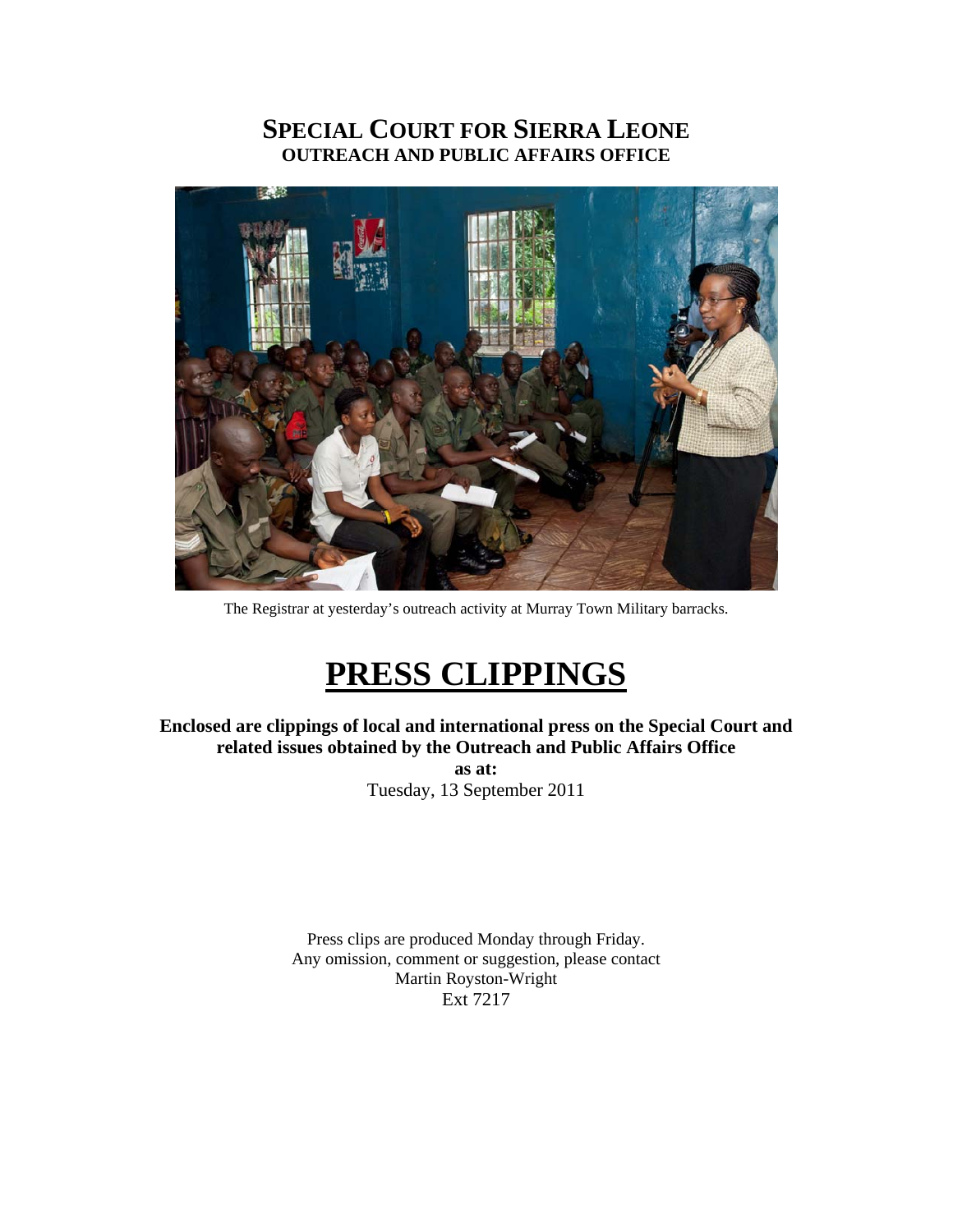| <b>International News</b>                                                                          |             |
|----------------------------------------------------------------------------------------------------|-------------|
| UN Envoy Praises Stability and Urges Calm Ahead of Polls Next Year / UN News Service               | Page 3      |
| Statement by Minister of Foreign Affairs -at the U.N Security Council / Cocorioko                  | Page 4      |
| Liberia: In the Cause of Human right, Democracy, and Justice / ModernGhana.Com                     | Pages 5-7   |
| Lawyer Seeks Access to Confidential Evidence / The Standard                                        | Page 8      |
| Truth Commission Begins Hearing Testimonies of Togo's Violent Decades / CNN                        | Pages 9-10  |
| First Trial at the ICC Comes To An End. / The Hague Justice Portal                                 | Page 11     |
| The Disappeared: The Right to Justice and the Right to Truth Justice and the Right to Truth / ICTJ | Pages 12-14 |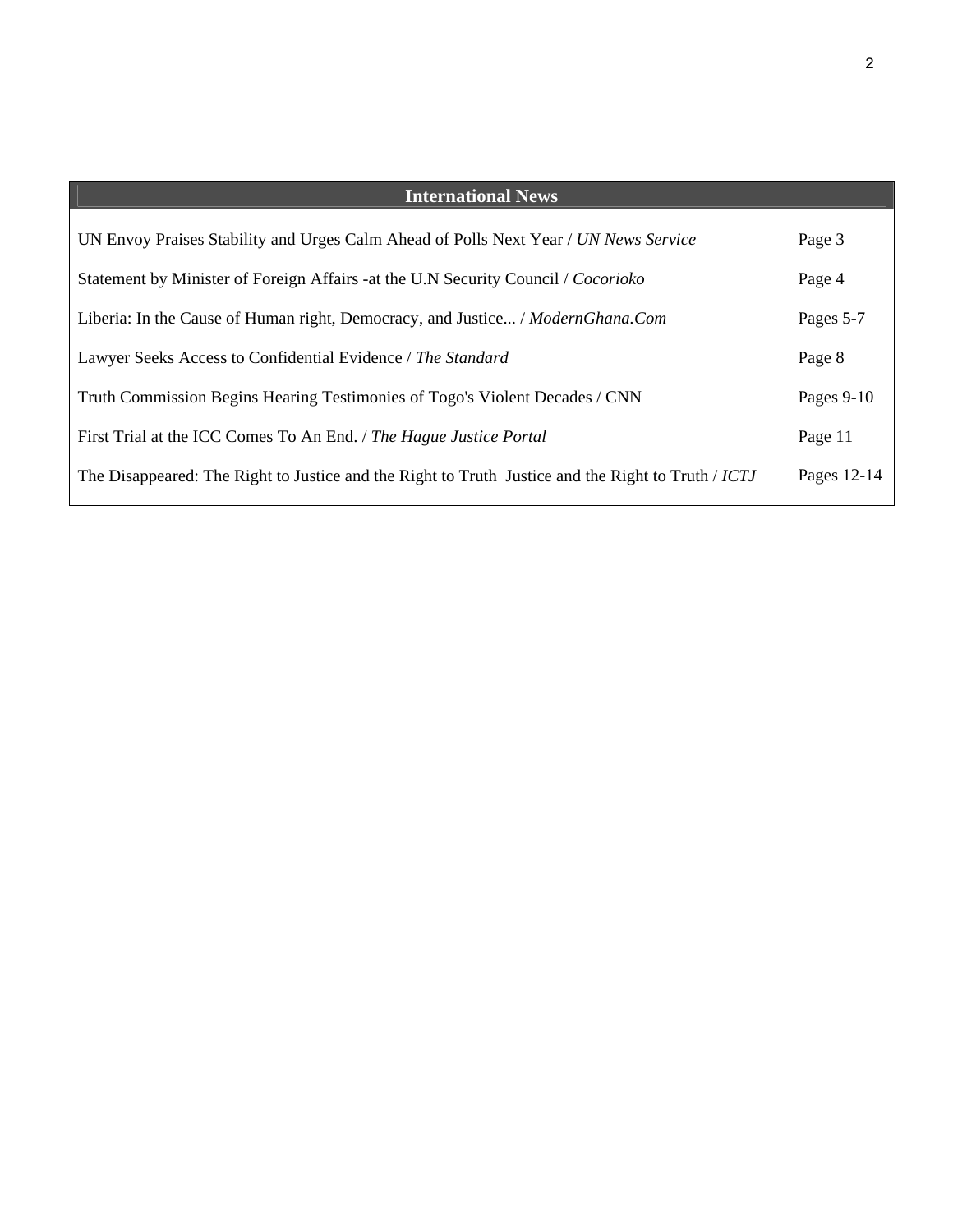## **Sierra Leone: UN Envoy Praises Stability and Urges Calm Ahead of Polls Next Year**

Sierra Leone remains on track to become a stable democracy with a viable economy, but recent violent incidents between rival political groups have highlighted the potential for unrest, the United Nations envoy for the West African country told the Security Council today.

"I feel that [this] is an occasion to commend in this Council the people of Sierra Leone for what has been achieved during the last nine years in consolidating peace and building a democratic society," said Michael von der Schulenburg, the Secretary-General's Executive Representative for Sierra Leone, when he presented the UN chief's latest report on the country to the Council.

On the recent clashes between supporters of the two main political parties, Mr. Schulenburg, urged Sierra Leonean politicians not to forget what the country has achieved, build on those accomplishments and conduct their affairs responsibly.

"Elections are still one and a half years away and this must not start to embitter the social and political climate in Sierra Leone," said Mr. Schulenburg, who is also the head of the UN Integrated Peacebuilding Office in Sierra Leone (UNIPSIL).

He called for resolving of outstanding issues ahead of the next year's general elections, including reaching agreement on the polls' legal framework and an electoral code of conduct. Mr. Schulenburg voiced support for the idea of an inclusive and non-partisan national conference floated by President Ernest Bai Koroma to discuss the country's future.

He told the Security Council that Sierra Leone's economy continues to grow and that the Government was implementing infrastructure projects and pursuing a policy of privatization. Iron mining is expected to generate considerable revenues for the country in the coming years, he said, cautioning that transparent management of new resources could pose challenges.

Widespread poverty, youth unemployment and limited capacity for the delivery of social services, however, continue to put a damper on the country's development potential, Mr. Schulenburg said.

"Notwithstanding the creation of the Youth Commission and concerted efforts by development partners, no substantive success has been made in fighting Sierra Leone's rampant youth unemployment," he said.

He called for the better targeting of development programmes implemented through better cooperation between the Government, its development partners and the private sector.

Sierra Leone is one of five countries - along with Burundi, the Central African Republic (CAR), Guinea-Bissau and Liberia - on the agenda of the UN Peacebuilding Commission, which was set up in 2005 to help post-conflict countries avoid slipping back into war.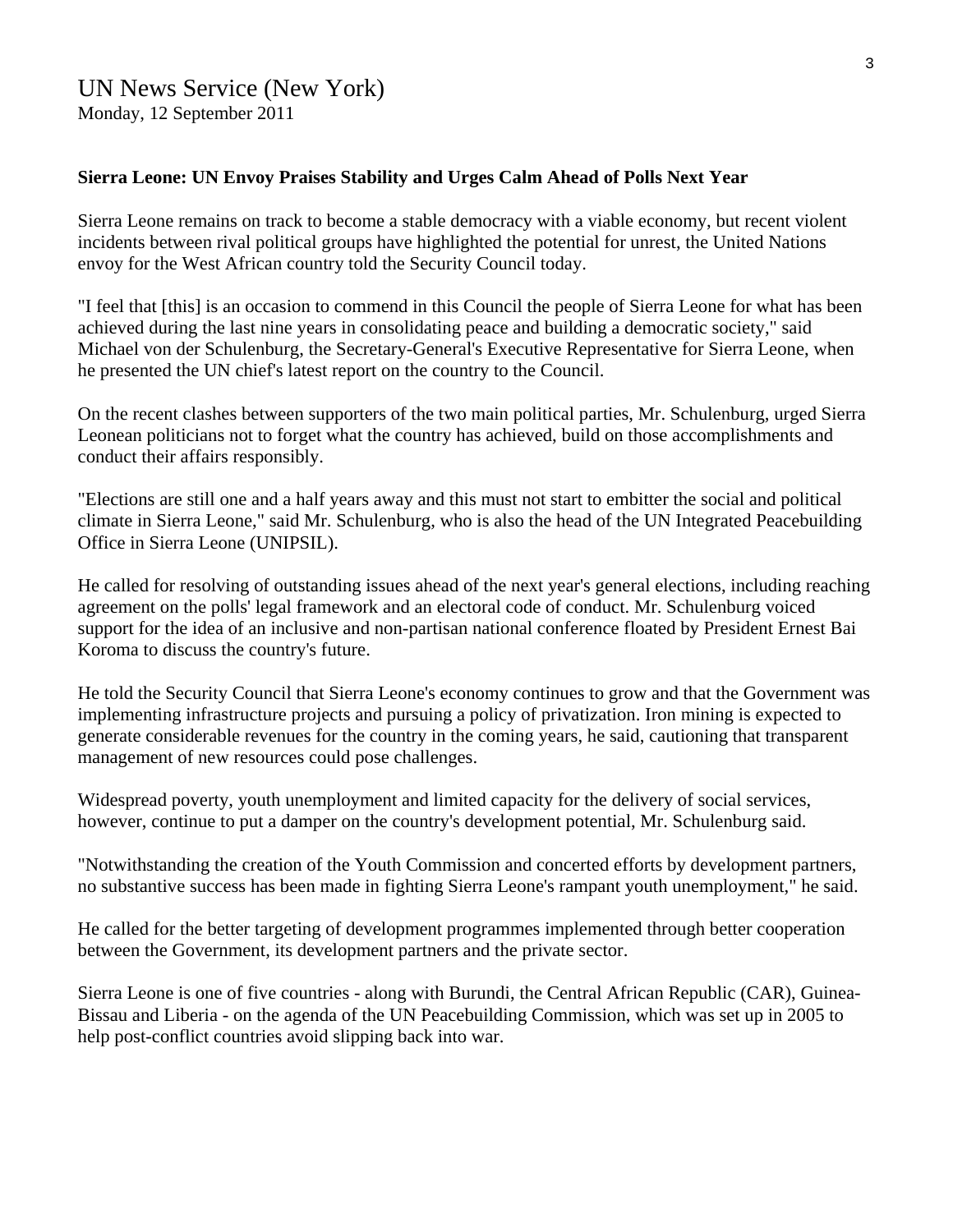Cocorioko Tuesday, 13 September 2011

# **Statement by H.E. Mr. J.B. Dauda -Minister of Foreign Affairs -at the U.N Security Council on the Seventh Report of the Secretary-General on UNIPSIL (Excerpts)**

…I would like to draw Council's attention to the increase in mercenary activities in the MANO River basin, which require our collective effort and support to address before it eventually gets out of hand and undermine the peace and stability of the sub-region. We welcome the support by the United Nations towards the trial of Mr. Charles Taylor by the Special Court for Sierra Leone.

Before concluding this statement, I would, like with the leave of council to brief Council on recent outbreak of violence in Bo in the Southern Province of Sierra Leone. (Refer to attached brief on Bo incident

Mr. President;

Finally, allow me once again to reaffirm our deep appreciation to the United Nations, the PBC, the Chair and members of the Sierra Leone Configuration and development partners for their continued support towards peacebuilding and peace consolidation in Sierra Leone.

I thank you all for your attention.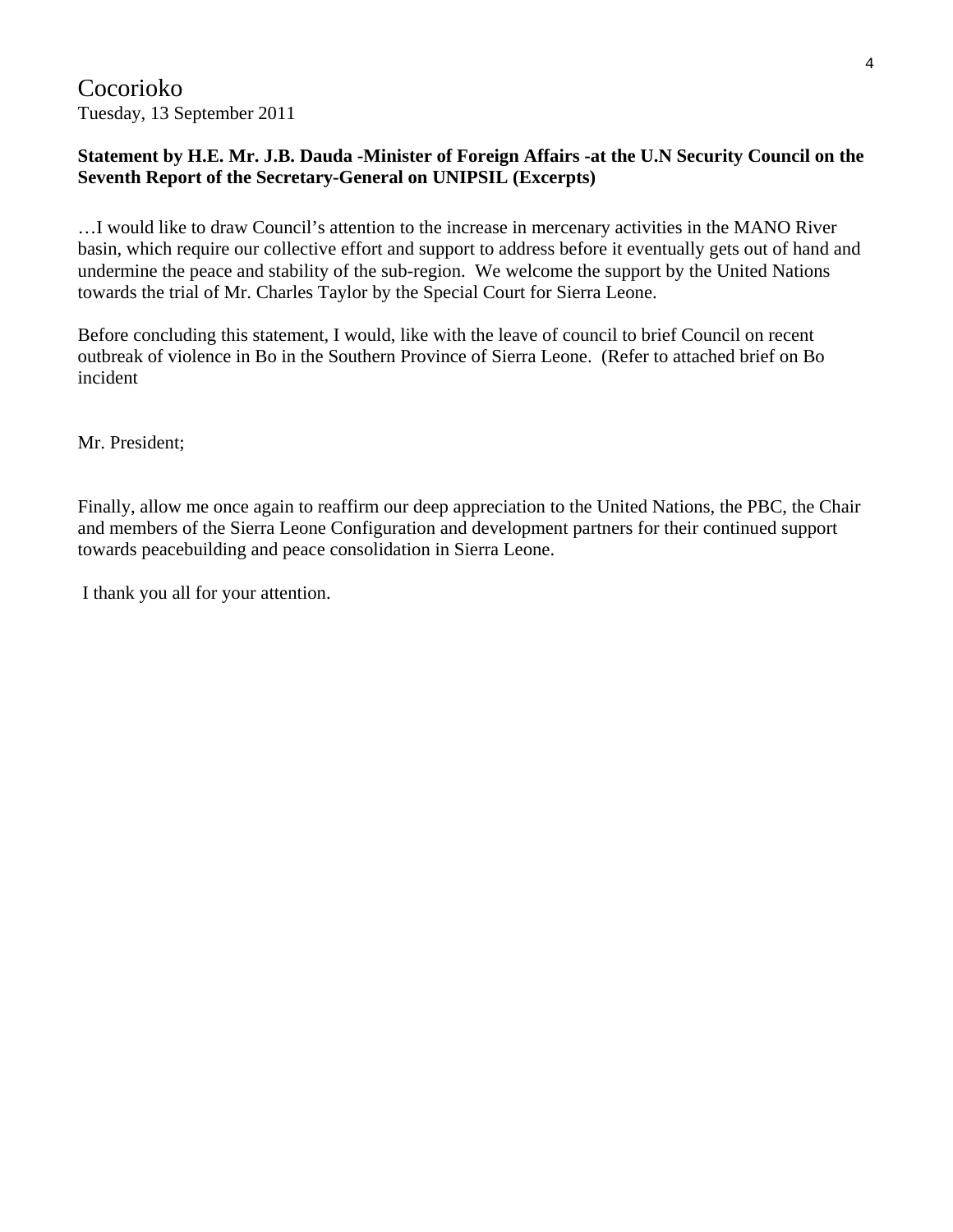# ModernGhana.Com Wednesday, 7 September 2011

## **Liberia: In the cause of human right, democracy, and justice...**

By [Bernard Gbayee Goah](http://www.modernghana.com/columnist/BernardGbayeeGoah)

Feature Article



*Mr. Bernard Gbayee Goah President, Operation We Care for Liberia* 

Courage is the power to drive fear away, and embrace your new found self and freedom. By: *Lily Boodeme Wilkins*

99

#### **ICC should implement TRC final report ...**

Liberia's Truth and Reconciliation Commission (TRC) was agreed upon in the August 2003 peace agreement and created by the TRC Act of 2005. It was established to "promote nation peace, security, unity and reconciliation," and at the same time make it possible to hold perpetrators accountable for gross human rights violations and violations of international humanitarian law that occurred in Liberia between January 1979 and October 2003.

Operation We Care for Liberia (OWCL) believe that a step toward ensuring Liberia's upcoming election is credible would be by implementing the TRC final recommendations. Again as in our previous publication, we call on the International Criminal court (ICC) to take over the implementation of Liberia's TRC final report due to the fact that there are evidence of international crimes been committed by certain individuals in Liberia, also because President Sirleaf is suspected of committing war crime in Liberia, her administration is unwilling to implement said report.

A peaceful Liberia demands accountability, justice, and then reconciliation. Those bearing the greatest responsibility for atrocities in Liberia must be held accountable. They must not be allowed to walk freely or hold any positions in the next Liberian government! This is necessary in order to begin genuine reconciliation.

Madam Sirleaf must demonstrate leadership by either complying with the TRC recommendation that she not hold public office for 30 years, or invite the International Criminal Court to Liberia to investigate crimes committed in Liberia during the course of the civil war. After all, she vigorously supported and promoted the truth telling approach to national healing. Her acceptance of the TRC recommendations or inviting of the ICC to Liberia will compel other former warlords to cooperate. This will also serve as a deterrent to those who believe in the use of arms to obtain state power.

The country's Rule of Law and the justice system is in shambles. It is commonplace for persons who have committed serious crimes, such as rape, torture, murder and other crimes against humanity, to move about freely in Liberia without fear or concern. The people are powerless. Injustice in Liberia is reported regularly not only in Liberian media but in the international media as well, however, nothing is done. Power, cupidity for personal wealth; lack of accountability; difficulty in bringing perpetrators of violent crimes to justice; impunity; and exemption from penalty and or legal sanction has categorized Liberia as one of the most volatile nations today. The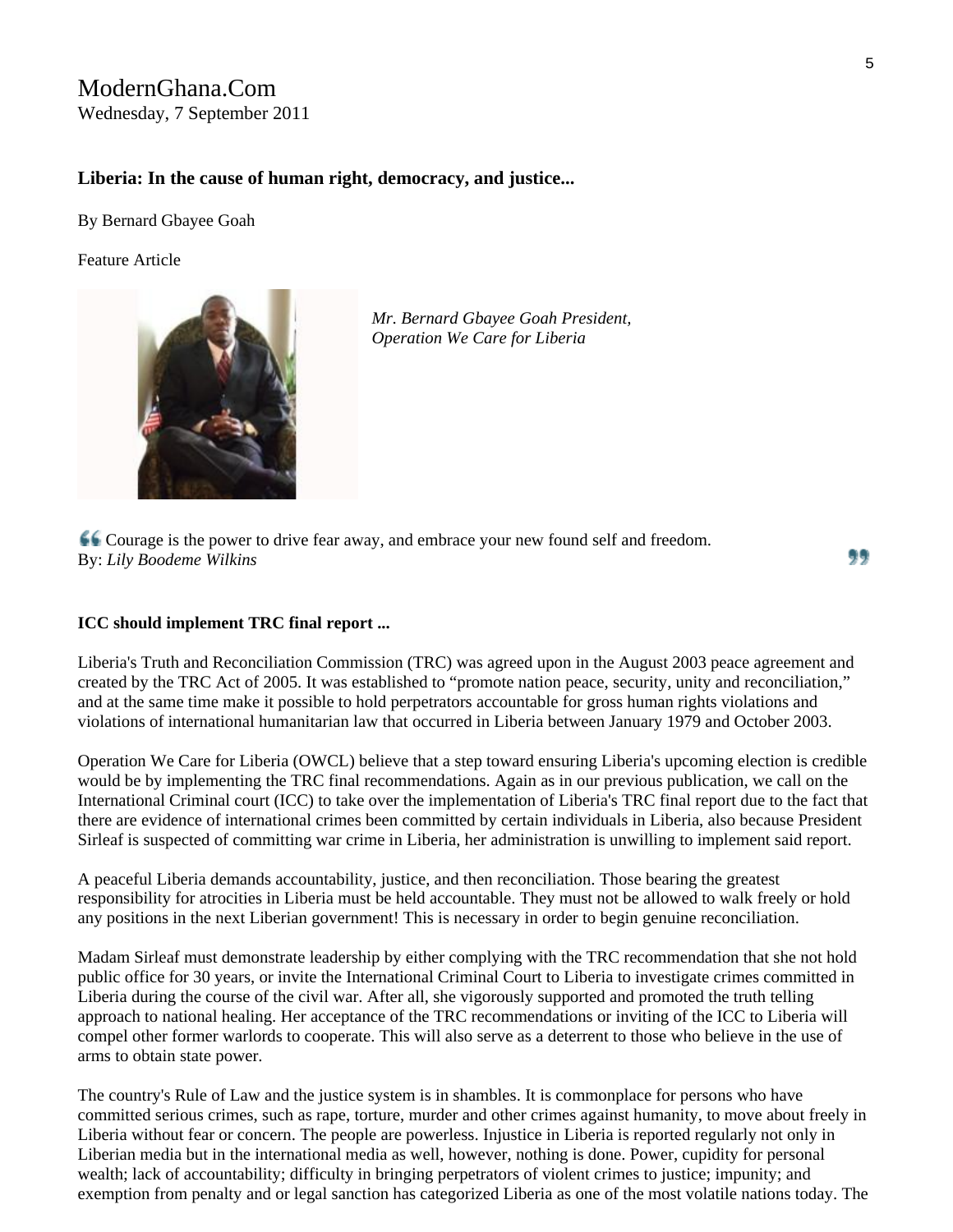need for the presence of an international justice system capable enough of bringing perpetrators of war crimes to book until Liberia's justice system is revamped cannot be over emphasized at this point. And there is no such justice system than the International Criminal Court (ICC).

Things have fallen apart in Liberia to such an extent that the obligation or willingness to accept responsibility, or account for one's actions in the public sector is nonexistent; thus giving rise to the spread of immense unstoppable embezzlement even in the private sector, and religious settings across the country. Liberia is about to again be destroyed due to the behaviour of a select few who are only bent on driving the country into an abyss of total isolation from the comity of nations. These are the people who either financed the killing of thousands of defenseless men, women and children, including a number of Liberia's guests, or were themselves directly involved in the taking of human lives. Shamelessly living under the dark cloud of guilt and suspicion, they have vehemently rejected the Liberian Truth and Reconciliation Commission's (TRC) recommendations, even though it is one of the best remedies for sustainable peace.

Liberia's 2011 election results will not be considered credible …

While allegations of War Crimes remain unaddressed, and those suspected of committing them are the judges in charge of running the affairs of the country, elections in Liberia cannot be considered credible. Liberia's 2011 election results will not be considered credible because there are major war crime suspects among candidates vying for public offices. Former warlords and their financiers have rejected the way forward to peace and are doing everything in their power to prevent justice from taking its course!

### **National Referendum ...**

In one of our past publications we condemned attempts made by the Sirleaf government to influence the outcome of the just ended national referendum. We still believe that President Sirleaf and her group intended to place her on a safe political ride as regards the 10 years residency clause for persons seeking the presidency of Liberia. We publicly declared at that time that such manipulation was unacceptable and not in the interest of the country especially during these critical moments when Liberians look forward to lasting solutions and durable peace. Our first suggestions was either the president does not meet the residency clause requirement as stipulated in the constitution of Liberia or such clause be abolished to accommodate all Presidential aspirants in the 2011 elections at all. Our reason at that time stem from the fact that we did not see the 2011 elections as being any different from the 2005 elections, giving the situation in Liberia where it is more scaring for Liberians to return home because of the presence of Madam Ellen Johnson-Sirleaf, Prince Johnson and other warlords who continue to move freely without question. We said elections that are held under such circumstances are considered special meaning they cannot be considered normal under a full constitutional protection. The Ellen Johnson-Sirleaf government did not give credence to our publication. We suggested that those recommended to be banned by the TRC should not run for public office until they answer questions for alleged crimes committed during the Liberian civil war. We also thought that reducing the residency clause from 10 to 5 years to make President Sirleaf qualify for the 2011 elections was a complete insanity on the part of whoever chose to do so. Such idea would not serve the interest of the Liberian people.

The referendum has ended and according to the Election Commission report, all four proposition including proposition one (52c) which talks about the reduction from 10 to five years in the residency requirement for the presidency or vice presidency did not meet the required number of votes for ratification. All four propositions were not ratified.

Again, we have heard that President Sirleaf and her group are about to manipulate the systems by means of court process. They are about to find a way of avoiding the residency clause restrictions imposed by the constitution without "actually violating it" unbeknown to the citizens contra positively against their interest and will. The very citizens most of whom may not even see a single copy of the constitution in their life time are about to be manipulated. We take such information very seriously and are watching events in Liberia with an eagle-eyed as they unfold. It will be against democracy for the Supreme Court of Liberia to disregard the will of the Liberian people and breach the constitution only to accommodate Ellen Johnson-Sirleaf who is suspected of committing war crime in Liberia in the first place.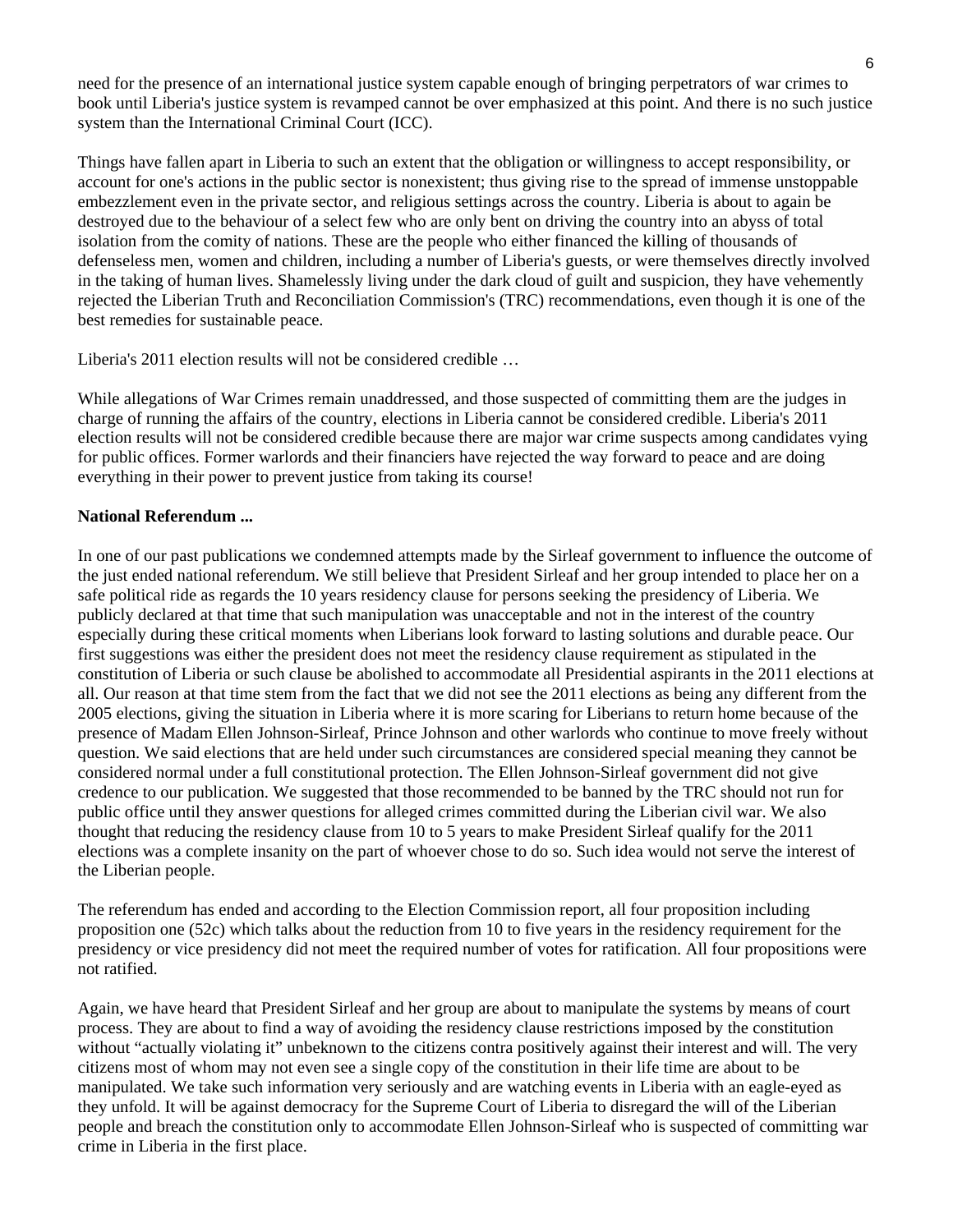#### **Charles Taylor and the TRC ...**

On November 28, 2008, Liberia's Truth and Reconciliation Commission (TRC) published a list of "Persons of interest" who to date have not appeared at the Commission but are considered persons who have particular knowledge and information about past events deemed expedient to the inquiry process of the commission, given their roles, positions in government or privy to public policy issues over the period 1979 to 2003. Ellen Johnson-Sirleaf appeared before Liberia's TRC … Charles Taylor did not appear. Interestingly, even in the absence of Charles Taylor's testimony at Liberia's TRC, after reviewing all the evidence, the Truth Commission felt it necessary to recommend that Madam Ellen Johnson-Sirleaf be banned from public office for no less than 30 years. This is a clear indication of the extent of her involvement in the carnage.

Ellen Johnson-Sirleaf's incredulity in the face of mounting evidence is incomprehensible. Without legal exoneration from allegation of war crime, the presence of Madam Sirleaf in government at any time makes it impossible for Liberia's 2011 elections results to be considered credible. And again Madam Sirleaf has presented herself as a presidential aspirant whereas she should be answering questions in a court of law.

#### **Ellen may have contributed more than \$10, 000 to NPFL Rebels ...**

We believe besides the \$10,000 (ten-thousand United States dollars) financial contribution made by Ellen Johnson-Sirleaf to the NPFL rebels as was explained by her at the TRC hearing, Mr. Charles Taylor may have in-depth information on other monies such as the alleged \$75, 000 (seventy-five thousand United States dollars) contribution made in France as well as other roles Madam Ellen Johnson-Sirleaf may have played during his NPFL revolution especially so her connection with the former Libyan Leader Col. Gadhafi.

We call upon President Johnson Sirleaf to create a supportive atmosphere that will buttress the TRC efforts already made by opening doors to the ICC.

Put simple, Madam President, do not pay death ears to allegations of war crime that are brought up against you. Do something about it!!! Don't just sit there!!! YOU ARE A PRESIDENT OF A NATION!! THE LIBERIAN PEOPLE ARE SAYING "YOU GAVE MONEY TO CHARLES TAYLOR'S NPFL REBELS TO KILL OUR PEOPLE!" DON'T TRY TO HIDE UNDER THE PROTECTION OF THE PRESIDENCY! YOU WON'T BE PRESIDENT ALL OF THE TIME OR MAYBE NOT THIS TIME!! Again, because Liberia lacks Rule of Law and the justice system is in shambles we call upon the ICC to take over the implementation of the final reports of the TRC. With the ICC at the zenith of implementing justice in Liberia, such forum would heal the wounds of thousands of Liberia war victim. Also, the ICC taking charge of the TRC final recommendations will permit Charles Taylor to give his side of the story about his role played as former rebel leader, and former President of Liberia. In this way, the Liberian people would get another picture of the actual roles Ellen Johnson-Sirleaf and Charles Taylor played during the Liberian civil war. Genuine reconciliation in Liberia will require the participation of all Liberians including Charles Taylor. Excluding him from the process without getting his side of the story is an injustice not only to Mr. Taylor but to the Liberian people as well.

Charles Taylor is charged with war crimes in Sierra Leone Not Liberia ...

Charles Taylor is charged with 11 counts of war crimes, crimes against humanity, and other serious violations of international humanitarian law committed in Sierra Leone from November 30, 1996, to January 18, 2002 not Liberia. The Prosecutor alleges that Mr. Taylor is responsible for crimes which include murdering and mutilating civilians, including cutting off their limbs; using women and girls as sex slaves; and abducting children adults and forcing them to perform forced labor or become fighters during the conflict in Sierra Leone. Mr. Taylor is charged on the basis that he allegedly backed Revolutionary United Front (RUF) rebels fighting in Sierra Leone; that he had links with senior leaders in the RUF—such as Foday Sankoh, Sam Bockarie (a.k.a. Mosquito), Issa Sesay, and others—in addition to a second warring faction, the Armed Forces Revolutionary Council (AFRC); and that he was responsible for Liberian forces fighting in support of the Sierra Leonean rebels.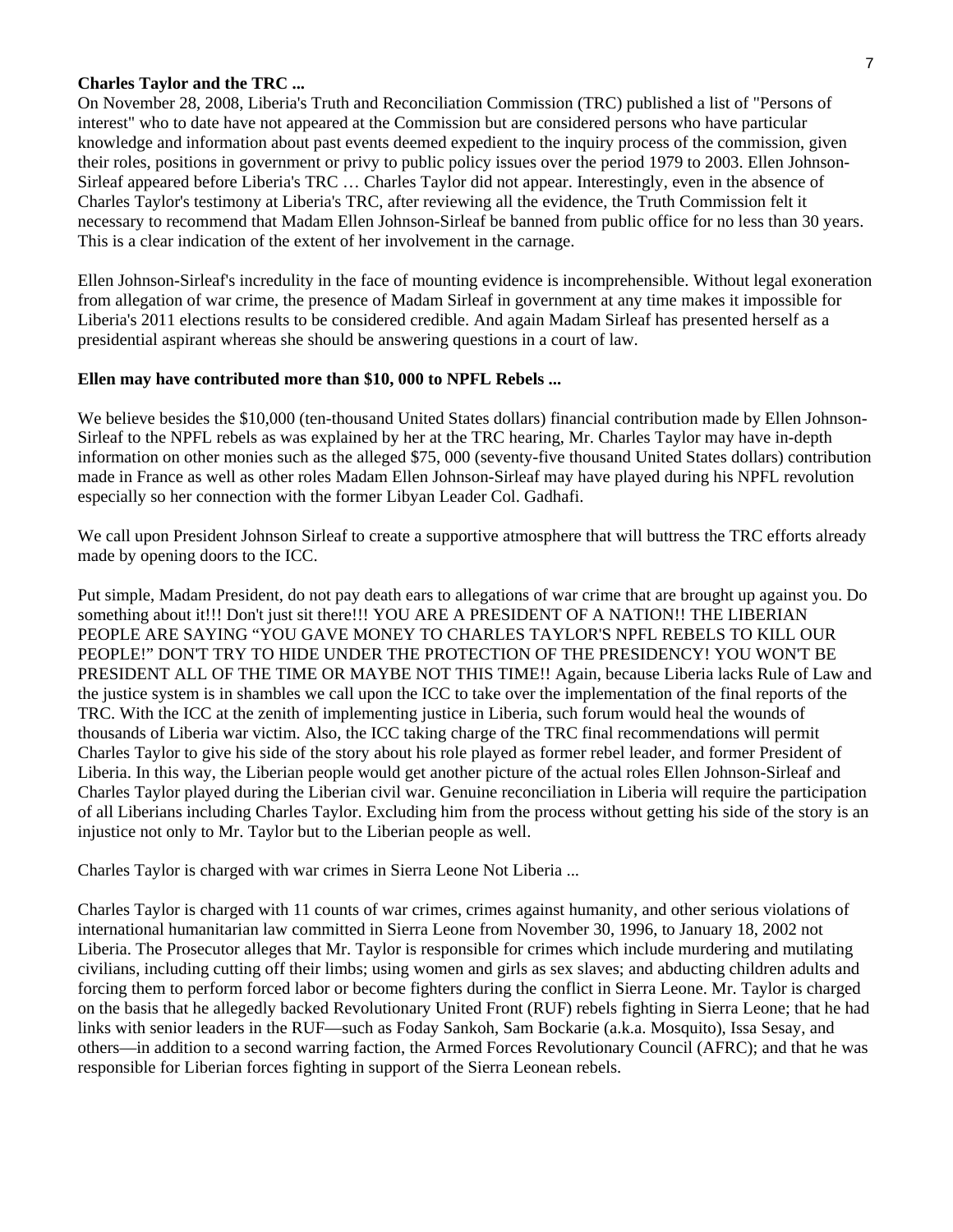# **Lawyer seeks access to confidential evidence**

# By Evelyne Kwamboka

A lawyer representing 233 post-election violence victims now wants the International Criminal Court to allow him access confidential material filed by suspects and the prosecution.

Morris Anyah says he is prepared to be bound by any orders or conditions for the receipt of the confidential material as may be deemed fit by the Pre-Trial Chamber II.

Denial of access to the materials, Anyah claims, would render his clients' participation at the hearing ineffective.

"Much like with access to prosecution material, the legal representative undertakes not to disclose any confidential defence material to the public and, if deemed necessary by the Pre-Trial Chamber, to his clients," he argues.

The application comes as lawyers representing Finance minister Uhuru Kenyatta, Head of Public Service Francis Muthaura and Postmaster General Hussein Ali make final touches to their defence, ahead of their confirmation of charges hearing.

Anyah, who also represents former Liberian President Charles Taylor at the Sierra Leone Special Tribunal, says disclosure of the material will in no way prejudice the rights of the suspects, and will only enhance the proper, fair and expeditious conduct of the confirmation of charges hearings. ICC Prosecutor Luis Moreno-Ocampo and lawyers representing Uhuru , Muthaura and Ali filed classified evidential material ahead of the confirmation of charges hearing starting September 21.

Ocampo has also redacted part of his evidence in order to withhold the most sensitive material from the three suspects.

The redactions have been made to information that could pose a risk to the safety of victims and witnesses, their families or jeopardise ongoing investigations.

Muthaura, Uhuru and Ali have also filed their evidence, lists of evidence and analysis charts confidentially, thus withholding any disclosure to Anyah.

# **Important disclosure**

Anyah claims he does not know what will be presented in court by the suspects at the confirmation of charges hearing, and does not have a basis for identifying individual documents whose disclosure might particularly be important.

In another application on his observations on the confirmation of charges hearing against the second batch of suspects, Anyah has also requested the court to allow him 30 minutes to give an opening statement and another 45 minutes for closing at the hearing.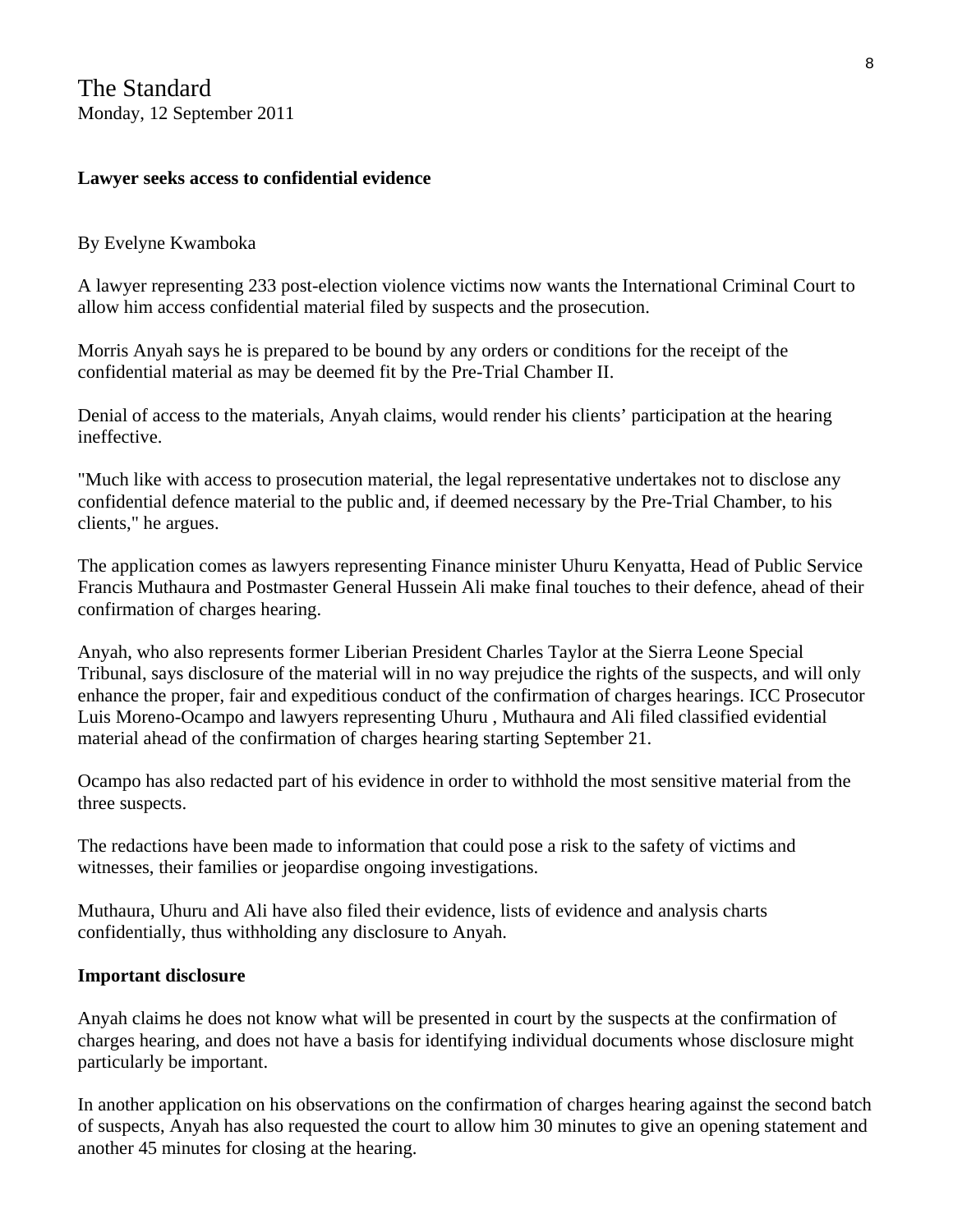CNN Friday, 9 September 2011

# **Truth commission begins hearing testimonies of Togo's violent decades**

#### **Erick Kaglan**

- The West African nation of Togo has experienced decades of violence
- A commission is hearing from victims of political violence and human rights violations
- "Some of the testimonies are so hard to take," says the commission chairman
- The goal of the hearings, he says, is "to promote peace and forgiveness in our country"

**Lome, Togo (CNN)** -- After culling through 20,000 depositions from alleged victims of politically motivated torture and human rights violations in Togo, a special commission has begun hearing testimony from a select group of some 250 of those alleged victims, whose stories cover nearly half a century of turmoil in this West African nation.

Just as public hearings were conducted in South Africa following apartheid, victims have been parading before Togo's Truth, Justice and Reconciliation Commission, telling their painful personal stories of events that occurred between 1958 and 2005.

"My children and I witnessed their father being sliced up like a cake by armed men after being gunned down at point-blank range just because of his political ties," said one woman who, like others testifying, spoke with the commission requesting that she not be publicly identified.

Another elderly woman told the commission she was raped by unidentified men who later shot her husband. The testimonies are some times specific, some times vague, and not providing any hard evidence. But the stories speak to tumultuous years under two presidents -- Sylvanus Olympio, who was prime minister and then president from 1958 until he was assassinated in 1963 during a military coup; and his successor, Eyadema Gnassingbe was said to have launched the coup against Olympio and later became president himself, ruling for 38 years from 1967 until his death in 2005.

Gnassingbe's son, Faure Gnassingbe, succeeded his father amid ongoing turmoil -- a United Nations report pointed out that violence in Togo was at its peak in 2005, claiming at least 500 lives as power was passed from father to son.

Over the next two months, the commission -- headed by Catholic Bishop Nicodeme Barrigah and made up of 10 other members ranging from a Muslim cleric to four university professors to a tribal chief -- will listen to the stories. The commission's mission is to search for the truth of what really happened in Togo from 1958 to 2005, in terms of politically motivated crimes without regard to which political group the alleged perpetrators or alleged victims were from.

The commission, set up in 2009 under the younger Gnassingbe's adminisration and with extensive background work by the United Nations Human Rights Bureau in Togo, spent nearly two years with training sessions for its members and staff, and then set about gathering depositions. For three months, the depositions were taken. And now, for at least two months, the commission will listen to the stories.

In the first two days of testimony, no one presented evidence. They just described what they went through.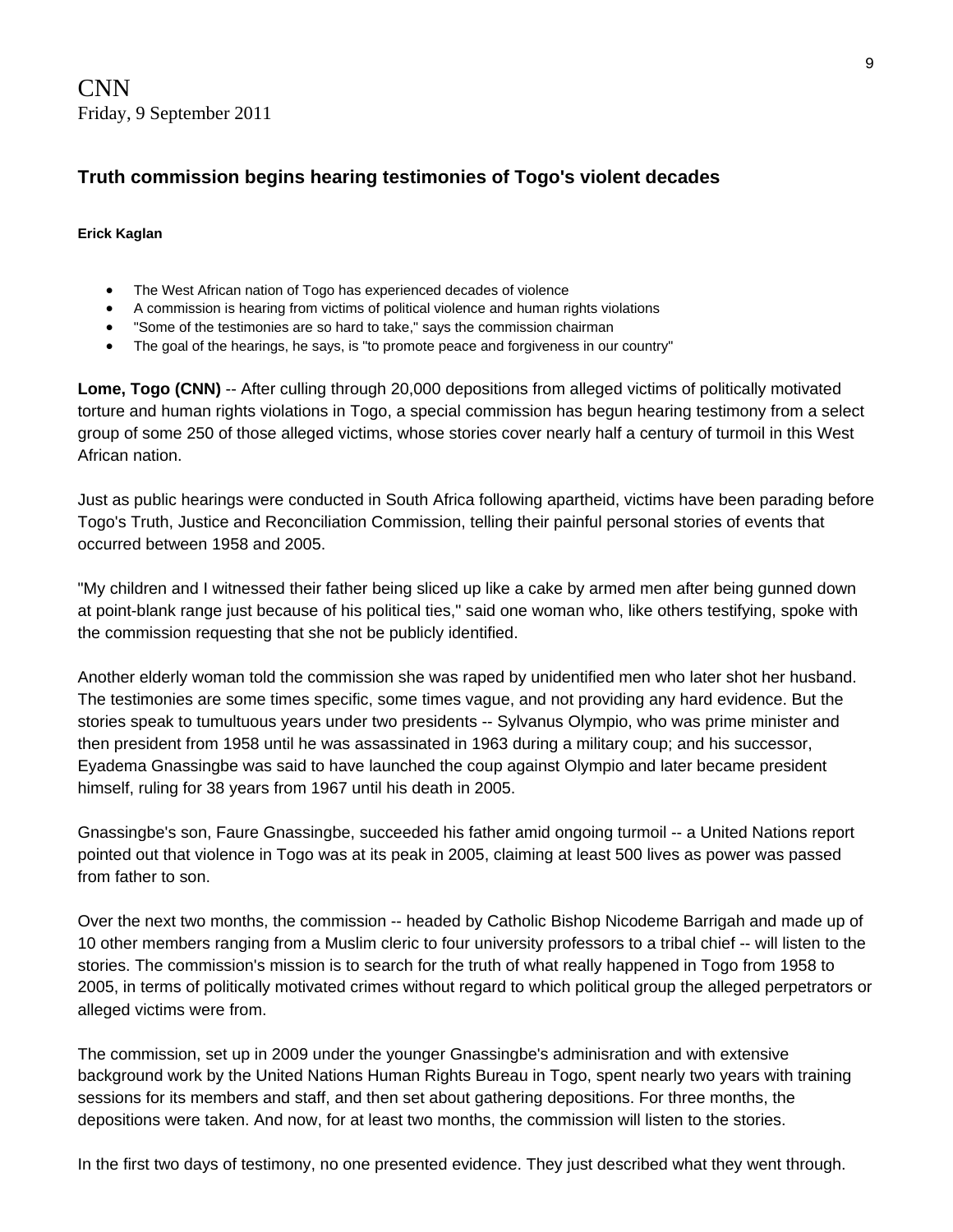Two elderly sisters told their late father's tale of how he was arrested and tortured following the assassination of Olympio in 1963, with the torture leaving him blind for the rest of his life. Both women said their father -- a friend to the assassinated president -- was made to lie down and stare at the sun. A 70-year-old man claimed that militiamen loyal to Olympio subjected him to torture and degrading treatment because he belonged to a rival party.

"Some of the testimonies are so hard to take -- based on the preliminary hearings we conducted months ago - - that we cannot afford to make all of them public," Barrigah told CNN, adding that he was "personally moved by the story about a man who had nails knocked into his head during an election just because he belonged to an opposition political party."

"That is why some of the hearings will be made behind closed doors," Barrigah said. "But we will make sure that the testimonies are recorded by our own team -- not journalists -- and only their key elements will be made public because people would be wondering what was said behind closed doors."

Barrigah said that members of the commission believe that transitional justice does not need to take people to court for judgment. Those behind the commission, he said, were particularly inspired by the transitional justice process in South Africa, where the people who assumed power after the apartheid period set up a truth commission that eventually granted pardon to the perpetrators.

The commission has no authority to judge or convict, but Barrigah emphasized that if a witness does not feel satisfied by merely testifying, he or she can sue the alleged perpetrators of crimes against them. The commission's goal, the chairman emphasized, is to work toward pardon.

"Our role is not to judge the people but to make sure that transitional justice is effective in Togo through truthfinding. By (having) victims testify, we expect to heal their sorrows in order to promote peace and forgiveness in our country," Barrigah said.

Once the testimonies conclude, the commission will propose ways of compensating the victims, including money. And if the alleged victims name their purported assailants, Barrigah said the commission "will invite the accused -- if still alive -- to come and testify."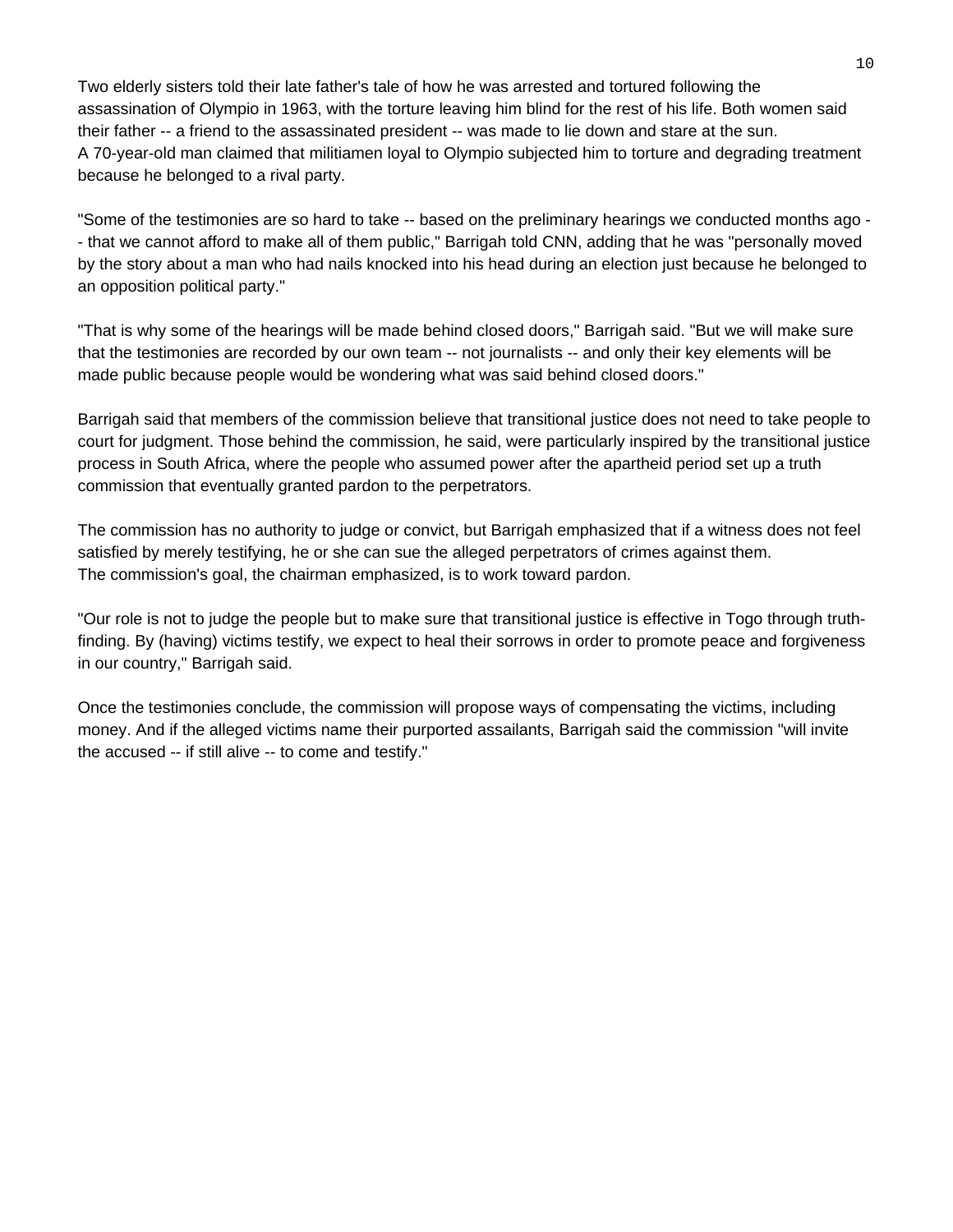# The Hague Justice Portal

Wednesday, 7 September 2011

## **First trial at the ICC comes to an end.**

The trial phase of the case against Thomas Lubanga Dyilo at the International Criminal Court has concluded.

The first trial at the International Criminal Court concluded on Friday, after closing statements by the prosecution, victims and defence were delivered in the case against [Thomas Lubanga](http://www.haguejusticeportal.net/eCache/DEF/8/156.html). The three judges - Presiding Judge Fulford of the United Kingdom, Judge Odio Benito of Costa Rica, and Judge René Blattman of Bolivia - will now commence deliberations, with a view to delivering their judgment in early 2012.



Thomas Lubanga faces war crimes charges for recruiting child soldiers and, during her closing statement, uniform addressing children at a training camp, encouraging them to fight. Ms Bensouda described this footage as a "taped confession" that demonstrated the guilt of Mr Lubanga beyond "any possible doubt". Deputy Prosecutor Fatou Bensouda showed the court video footage of Mr Lubanga dressed in military

Mr Lubanga denies the charges against him, claiming that he was a politician rather than a warlord and incompetence and using intermediaries who had coached witnesses with "fabricated" testimonies. She evidence against Mr Lubanga was therefore tainted. The prosecution has denied this allegation and stands never played an active military role. Ms Mabille, for the defence, accused the prosecution of gross stated that evidence demonstrated that nine former child soldier witnesses had lied to the court, and the by the testimony of their witnesses.

Mr. Lubanga read from a short statement prior to the conclusion of the trial, explaining that he wished to "express his feelings" and that it had been "impossible" for him to recognise himself in the image of him that the prosecutors presented during the trial.

The is the first international trial to focus entirely on the crime of child soldier recruitment and is expected reasonable period of time", it is understood that, as the judges' terms end in March, it will be rendered in to set significant legal precedents for prosecuting the use of children in armed conflicts. While Presiding Judge Fulford noted that the judgement was required by the Rules of the Court to be issued "within a early 2012.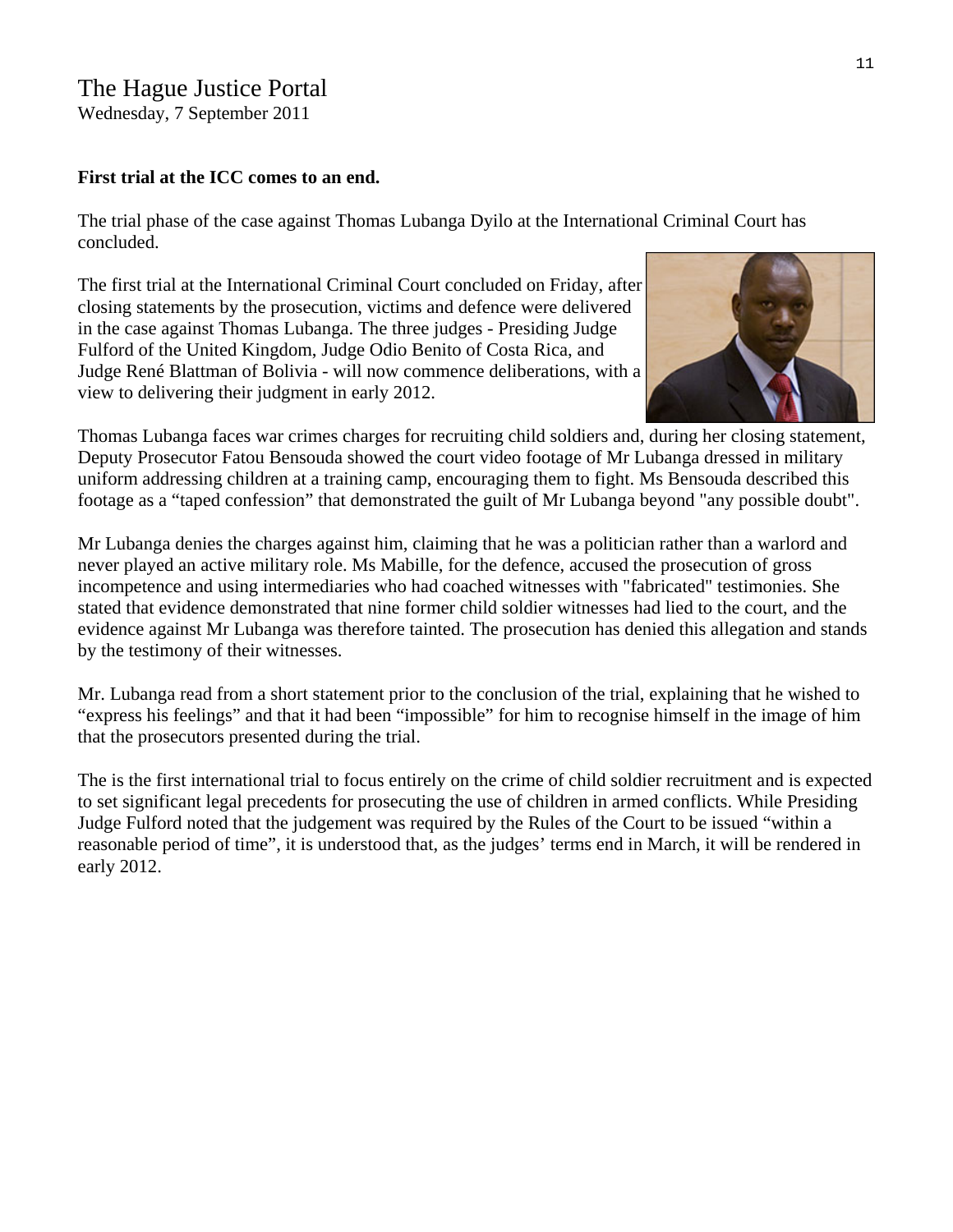ICTJ Wednesday, 8 September 2011

## The Disappeared: The Right to Justice and the Right to Truth



The International Day of the Disappeared, marked August 30, drew attention to the plight of hundreds of thousands of families of missing persons from different countries spanning the globe. From Colombia to Sri Lanka, from Bosnia and Herzegovina to Nepal, from Syria to Peru, families of people who disappeared in circumstances of conflict or repression suffer greatly as they fight to find out what happened to their loved ones.

The impact of disappearances on the families is devastating and long lasting, leaving them in a terrible limbo, unable to find closure. At the same time, it reaches beyond the immediate communities of the disappeared, affecting entire societies grappling with the legacy of unresolved crimes and the obligation to provide families with the truth about the fate of their loved ones.

In a conversation dedicated to the International Day of the Disappeared, Eduardo Gonzalez, director of ICTJ's Truth and Memory Program talks to Jose Pablo Baraybar, director of the [Peruvian Forensic Anthropology Team](http://epafperu.org/) and a renowned international expert whose work in forensic anthropology has been instrumental in determining the truth about crimes around the world, including Peru, Haiti, former Yugoslavia and Rwanda. Gonzalez and Baraybar explore why it is crucial for societies in transition to address the issue of the disappeared, the tension between demands of conventional justice and the right to truth, and the need for a strategy in searching for the disappeared.

**GONZALEZ**: Any look at transitional justice scenarios around the world now shows how urgent it is to locate and identify the remains of missing and disappeared persons. In some cases, the search for these people takes decades, well beyond the period of repression or war. Why is the question of the missing and the disappeared so important to address for post-conflict societies or societies trying to extricate themselves from authoritarian regimes?

**BARAYBAR**: The issue of the disappeared is very complicated, and because of this it has often been put second to other transitional justice considerations.

It's crucial to address this question though because it's very difficult for individuals and a society to turn the page and have some sort of closure without knowing what happened to their loved ones. People have the right to the truth and they need to know what actually happened to allow for some closure to take place.

In the past we have tried to believe people would be able to go on without knowing. Families in France are still looking for the dead from the First World War in 1914–1918. Many of the missing are known to be buried in the fields of Verdun, and the government said: "We know what happened and we know where the dead are; let's not look at the past." It is very easy for the state to forget on behalf of others. But people want to have the remains of their loved ones buried as human beings, not just sharing a field with some thousands of others.

This issue of not knowing then becomes inherited generation after generation. People want to know where they come from or what actually happened to them to build their own history; the grandson would like to know what happened to his grandfather. And when closure does not take place at the family level or community level, it will not take place at the country level. Then reconciliation is pretty much an enigma or outright impossible.

**GONZALEZ**: It sounds like if political elites seem content to ask the families to draw solace from a political discourse: "Your children fell for the fatherland" or "Let's move toward the future; let's not look at the past." In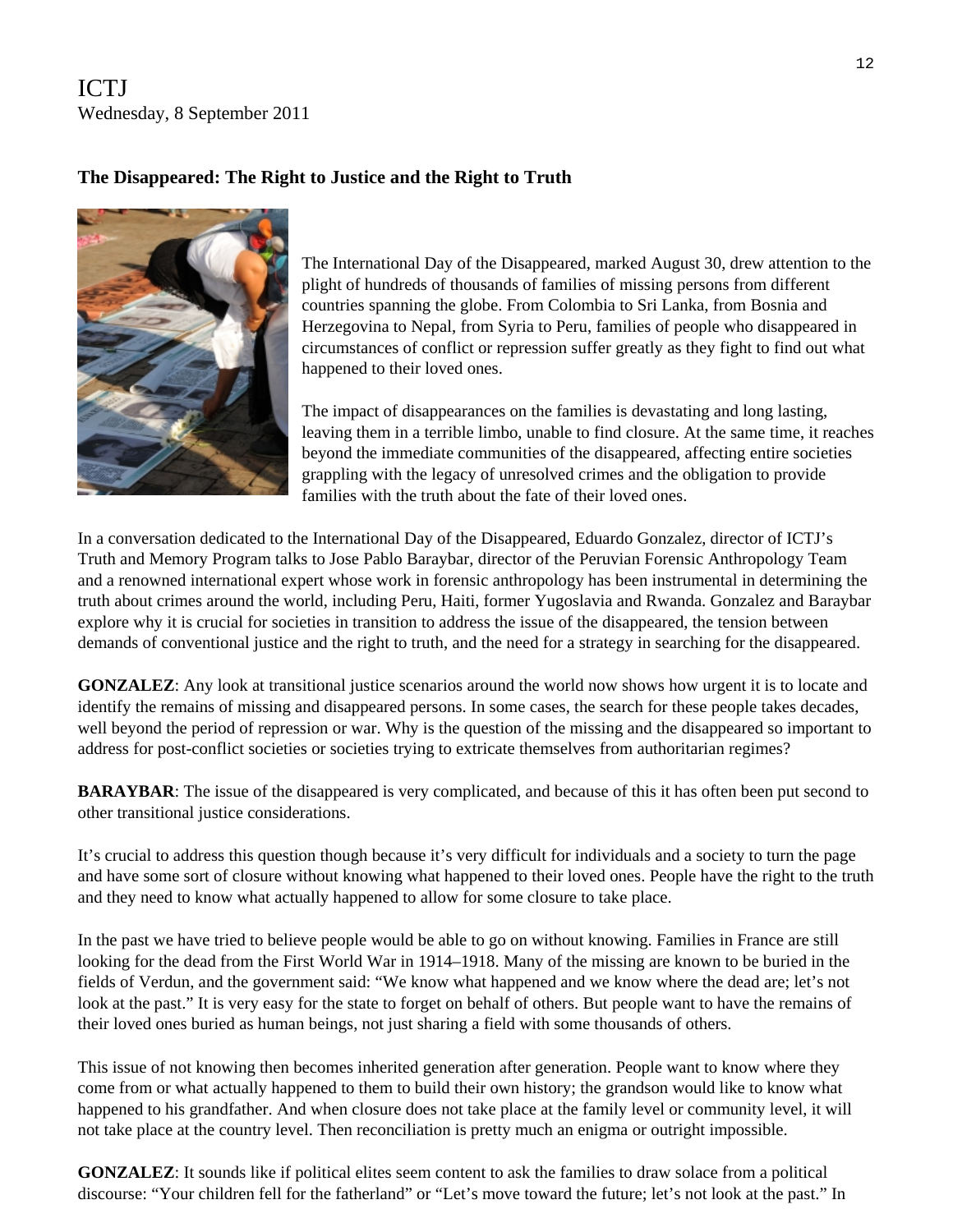some cases it looks like a reiteration of "Antigone" where King Creon is angry with Antigone because she defies him, because she continues to ask for the most elementary right—to know what happened and to make sure that her brother is given the rituals that are granted to all the dead.

**BARAYBAR:** At the end of the day memory is a challenge; through memory you are challenging a number of established things and the established order. I think it is very easy to forget on behalf of others. But is very difficult for you to forget, because even if this is very much cliché, knowing actually where you come from, or what happened to you and your forebears for that matter, you will be able to have much more clarity about where you are going to.

Memory can also be a challenge to the state authority. It is very difficult when a state imposes some form of official story and says: "This is the memory. This is the way you will remember what happened from now on," because those who experienced conflict or abuses often have a very different memory. And by having this different memory they will always be defiant of whatever is presented as the "truth."

**GONZALEZ:** You mentioned earlier the concept of the right to the truth, a concept you don't find in the Universal Declaration of Human Rights. What is this right to truth? How would you define the fact that this is a right, on the basis of your own experience? And if this is a right, then what obligations does it impose on the state?

**BARAYBAR**: To put it in simple terms, every individual has a basic right of knowing what happened to their relative or relatives. No one should be left in the dark by someone saying "well, your relative simply vanished." The right to know is an appropriate response. Nobody simply disappears.

This is quite overlooked because we tend to believe that justice in itself is a truth provider. But the judicial process is a series of arguments that articulate a version of the truth that is enough to reach an acceptable threshold of justice. We as relatives, as individuals, as human beings need other answers; what actually happened when this person met death.

This kind of right is very intangible. It is very difficult for this set of truths to be written down somewhere or listed or prescribed in any kind of judicial ruling. Sentences by international institutions like the Inter-American Court of Human Rights have been recommending more and more to exhaust all means to find out exactly what happened, but I think the right to know is something that embodies all these kind of recommendations into a much more specific set of rights beyond the workings of the courts.

**GONZALEZ:** In some way we are all victims to the notion that only what happens in a court of law is the truth. You're saying what happens in a court of law is the judicial truth; what is proven with evidence and by following certain scientific procedures. A subjective experience, such as the pain of a relative of a person who has been disappeared, is irrelevant in a criminal procedure. So there is a clear need for a process that is centered on the victim as much as courts of law focus their activity on the presumed perpetrator.

**BARAYBAR:** The burden of proof for a crime is totally different than the burden of truth; you need to know what actually happened and bring closure to a family. Those are two different things.

Any restorative approach cannot be based on the retributive justice in the classical sense. Justice in the classical sense is also a social construct and a social good. It is something that has repercussions in society as a whole. You punish somebody to set an example and also to prevent things from happening to society, not to individuals alone. There isn't much restoration. I would say the right to know is very restorative in that respect.

A good example of this is cases of disappearances that have been sentenced and the accused have gone to jail, but the body has not appeared. The Inter-American Court of Human Rights case of "Castillo Páez v. Peru" is closed and police officers went to jail, but the body of Ernesto Castillo Páez has not been found. And although the court recommended the state do everything in its power to find the remains, the ones who know where they may be—the